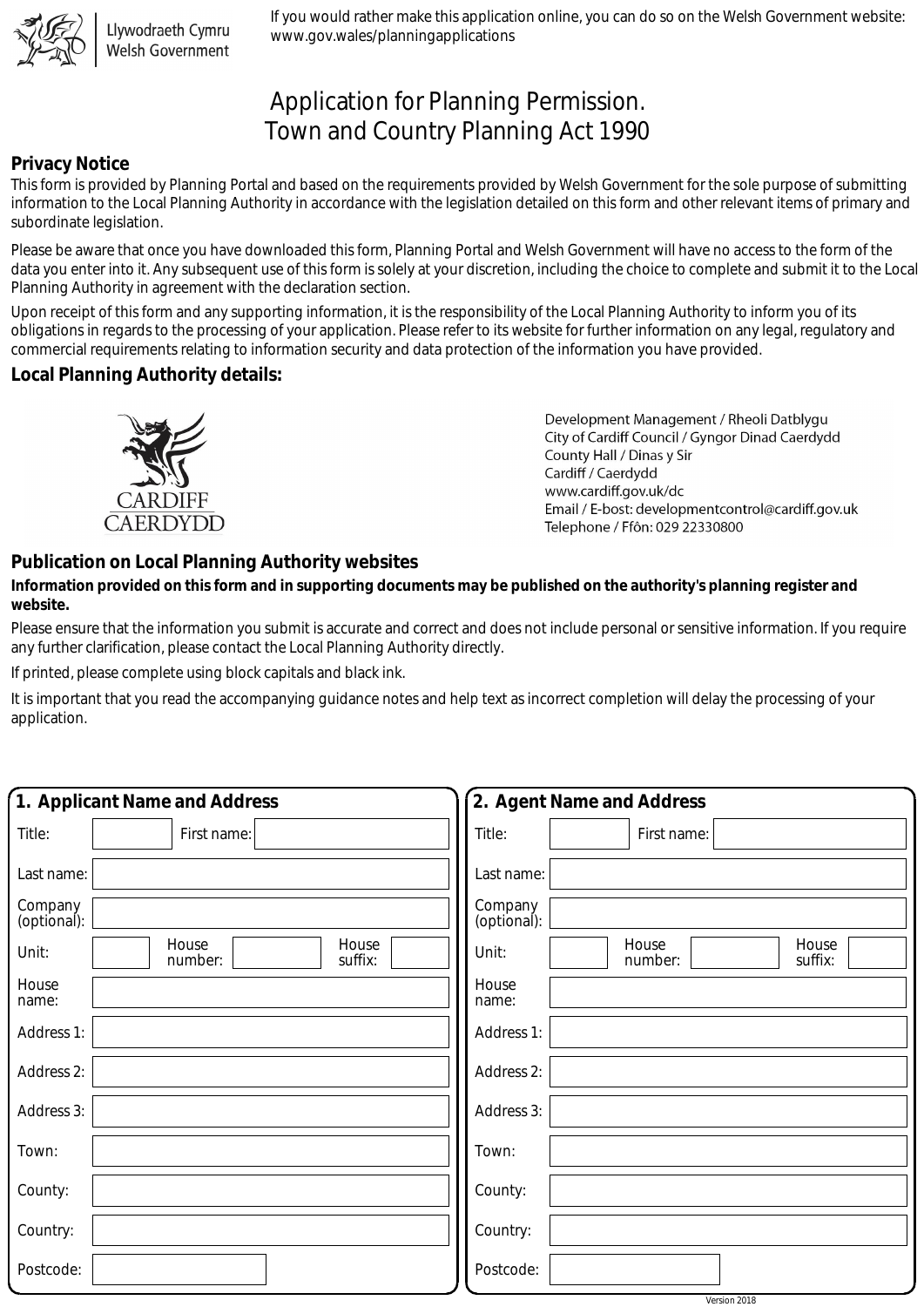| 3. Description of the Proposal                                                                                                                                                                                                                                                                                                                                                                                                                                                                                            |                                                                                                                                                                                                                                                                                                                                                                                                                                                                                                                                                                 |
|---------------------------------------------------------------------------------------------------------------------------------------------------------------------------------------------------------------------------------------------------------------------------------------------------------------------------------------------------------------------------------------------------------------------------------------------------------------------------------------------------------------------------|-----------------------------------------------------------------------------------------------------------------------------------------------------------------------------------------------------------------------------------------------------------------------------------------------------------------------------------------------------------------------------------------------------------------------------------------------------------------------------------------------------------------------------------------------------------------|
| Please describe the proposed development, including any change of use:                                                                                                                                                                                                                                                                                                                                                                                                                                                    |                                                                                                                                                                                                                                                                                                                                                                                                                                                                                                                                                                 |
|                                                                                                                                                                                                                                                                                                                                                                                                                                                                                                                           |                                                                                                                                                                                                                                                                                                                                                                                                                                                                                                                                                                 |
| Has the building, work or change of use already started?                                                                                                                                                                                                                                                                                                                                                                                                                                                                  | Yes<br>No                                                                                                                                                                                                                                                                                                                                                                                                                                                                                                                                                       |
| If Yes, please state the date when building,<br>work or use were started (DD/MM/YYYY):                                                                                                                                                                                                                                                                                                                                                                                                                                    | (date must be pre-application submission)                                                                                                                                                                                                                                                                                                                                                                                                                                                                                                                       |
| Has the building, work or change of use been completed?                                                                                                                                                                                                                                                                                                                                                                                                                                                                   | Yes<br>No                                                                                                                                                                                                                                                                                                                                                                                                                                                                                                                                                       |
| If Yes, please state the date when the building, work<br>or change of use was completed: (DD/MM/YYYY):                                                                                                                                                                                                                                                                                                                                                                                                                    | (date must be pre-application submission)                                                                                                                                                                                                                                                                                                                                                                                                                                                                                                                       |
| 4. Site Details<br>Please provide the full postal address of the application site.<br>House<br>House<br>Unit:<br>suffix:<br>number:<br>House<br>name:<br>Address 1:<br>Address 2:<br>Town:<br>County:<br>Postcode<br>(optional):<br>If you cannot provide a postcode, the description of the site<br>location must be completed. Please provide the most accurate site<br>description you can, to help locate the site - for example "field to<br>the North of the Post Office".<br>Northing:<br>Easting:<br>Description: | 5. Pre-application Advice<br>Has pre-application advice been sought from the local<br>authority about this application?<br>No<br>Yes<br>If Yes, please complete the following information about the advice<br>you were given. (This will help the authority to deal with this<br>application more efficiently).<br>Please tick if the full contact details are not<br>known, and then complete as much as possible:<br>Officer name:<br>Reference:<br>Date (DD/MM/YYYY):<br>(must be pre-application submission)<br>Details of pre-application advice received? |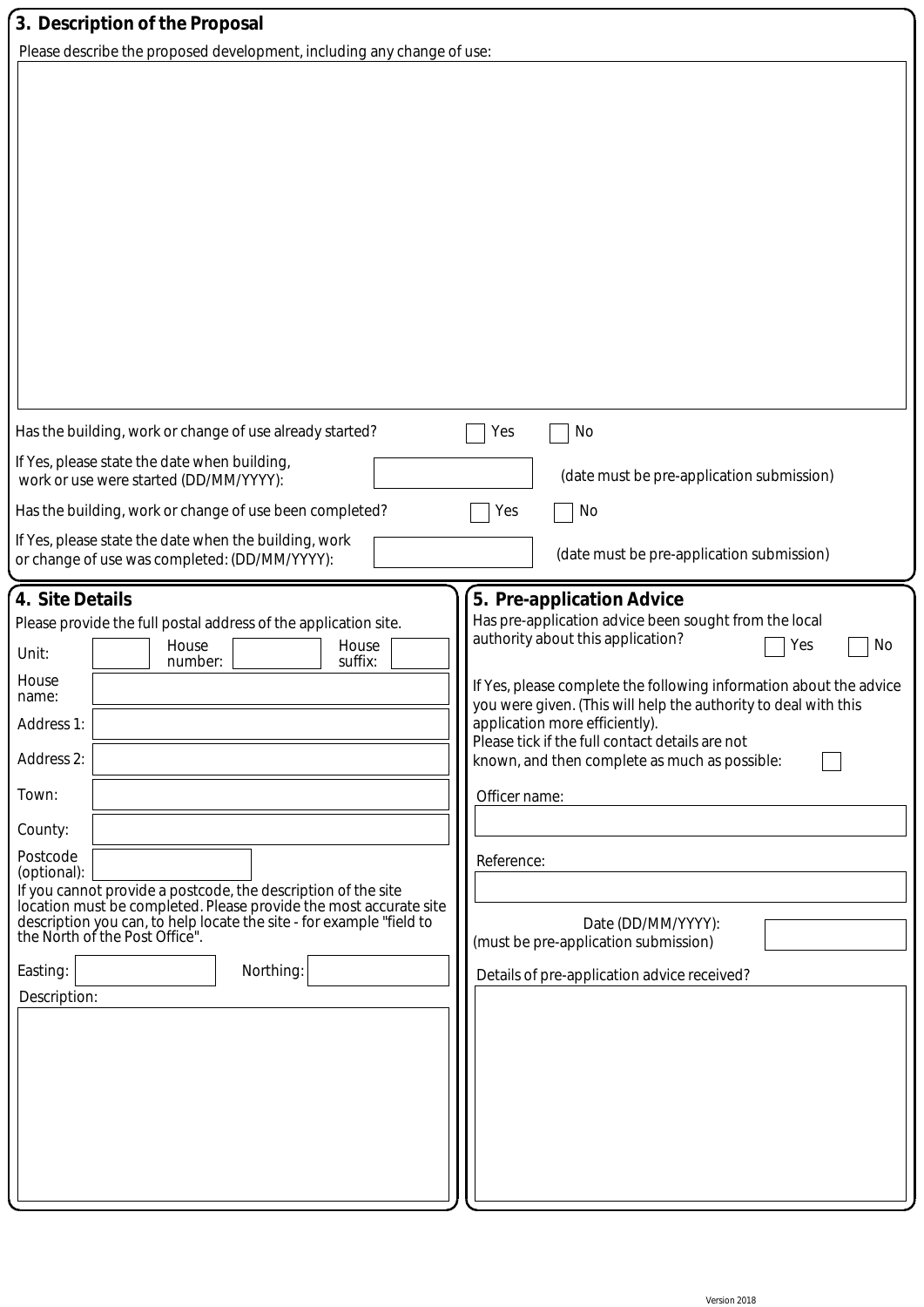| 6. Pedestrian and Vehicle Access, Roads and Rights of Way                                                                                                                                                                                                                                                                                                                                                                                                                                         | 7. Waste Storage and Collection                                                                                                                                                                                                                                                                                                      |
|---------------------------------------------------------------------------------------------------------------------------------------------------------------------------------------------------------------------------------------------------------------------------------------------------------------------------------------------------------------------------------------------------------------------------------------------------------------------------------------------------|--------------------------------------------------------------------------------------------------------------------------------------------------------------------------------------------------------------------------------------------------------------------------------------------------------------------------------------|
| Is a new or altered vehicle or pedestrian<br>access proposed to or from the public<br>No<br>Yes<br>highway?<br>Are there any new public roads to be<br>provided within the site?<br>No<br>Yes<br>Are there any new public<br>rights of way to be provided<br>No<br>Yes<br>within or adjacent to the site?<br>Do the proposals require any diversions<br>/extinguishments and/or<br>No<br>Yes<br>creation of rights of way?<br>Please show details of any existing or proposed rights of way on or | Do the plans incorporate areas to store and<br>aid the collection of waste and have<br>arrangements been made for the separate<br>No<br>Yes<br>storage and cellection of recyclable waste?<br>If Yes, please provide details:                                                                                                        |
| adjacent to the site, as well as any alterations to pedestrian and<br>vehicle access, on your plans or drawings.                                                                                                                                                                                                                                                                                                                                                                                  |                                                                                                                                                                                                                                                                                                                                      |
| 8. Neighbour and Community Consultation<br>Have you consulted your neighbours or<br>No<br>Yes<br>the local community about the proposal?<br>If Yes, please provide details:                                                                                                                                                                                                                                                                                                                       | 9. Authority Employee / Member<br>With respect to the Authority, I am:<br>Do any of these<br>a) a member of staff<br>statements apply to you?<br>b) an elected member<br>c) related to a member of staff<br><b>No</b><br>Yes<br>d) related to an elected member<br>If Yes, please provide details of the name, relationship and role |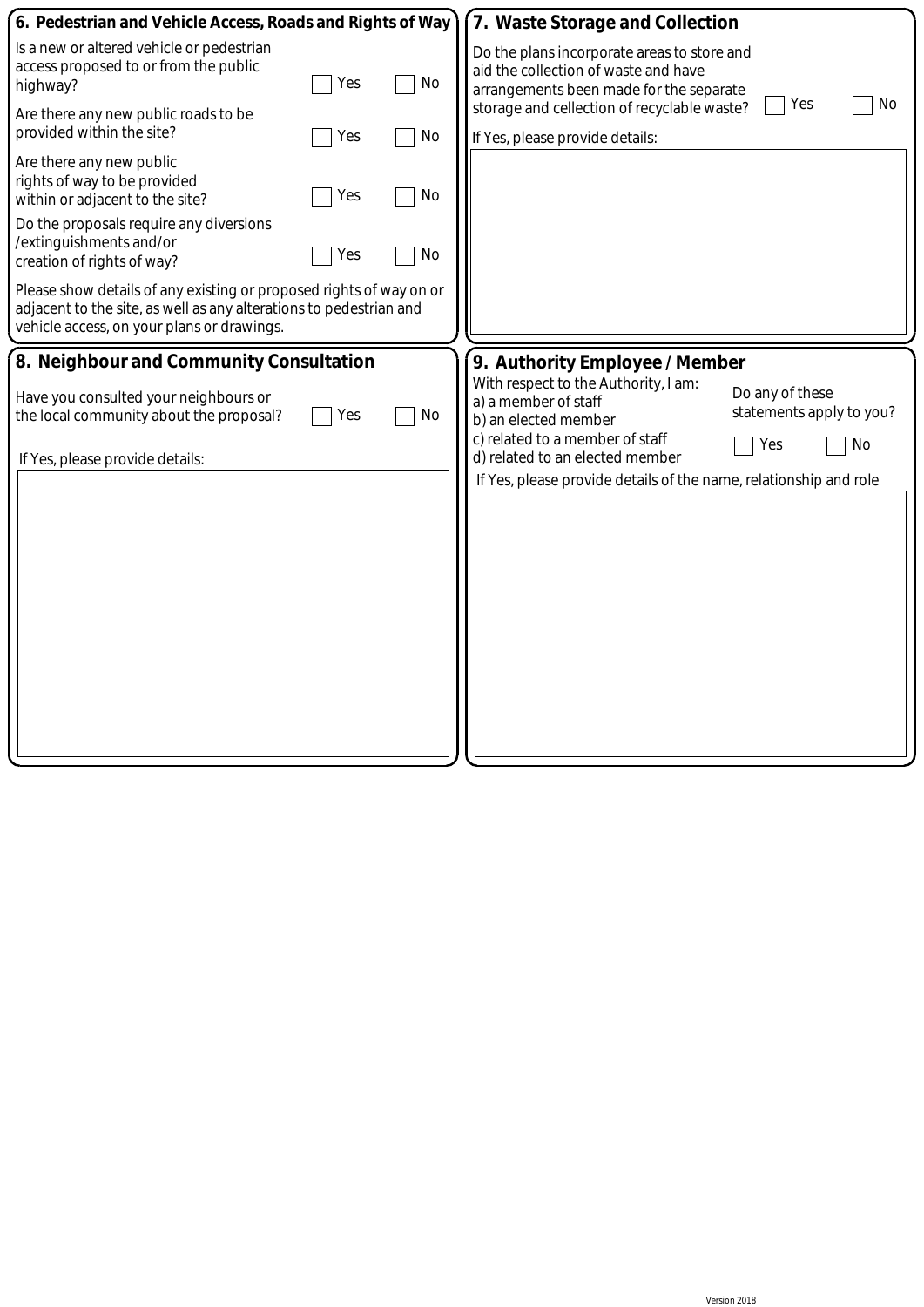| 10. Materials                               | If applicable, please state what materials are to be used externally. Include type, colour and name for each material:                                                                           |          |                   |               |
|---------------------------------------------|--------------------------------------------------------------------------------------------------------------------------------------------------------------------------------------------------|----------|-------------------|---------------|
|                                             | <b>Existing</b><br>(where applicable)                                                                                                                                                            | Proposed | Not<br>applicable | Don't<br>Know |
| Walls                                       |                                                                                                                                                                                                  |          |                   |               |
| Roof                                        |                                                                                                                                                                                                  |          |                   |               |
| Windows                                     |                                                                                                                                                                                                  |          |                   |               |
| Doors                                       |                                                                                                                                                                                                  |          |                   |               |
| Boundary treatments<br>(e.g. fences, walls) |                                                                                                                                                                                                  |          |                   |               |
| Vehicle access and<br>hard-standing         |                                                                                                                                                                                                  |          |                   |               |
| Lighting                                    |                                                                                                                                                                                                  |          |                   |               |
| Others<br>(please specify)                  |                                                                                                                                                                                                  |          |                   |               |
|                                             | Are you supplying additional information on submitted plan(s)/drawing(s)/design and access statement?<br>If Yes, please state references for the plan(s)/drawing(s)/design and access statement: |          | Yes               | No            |
|                                             |                                                                                                                                                                                                  |          |                   |               |

IJ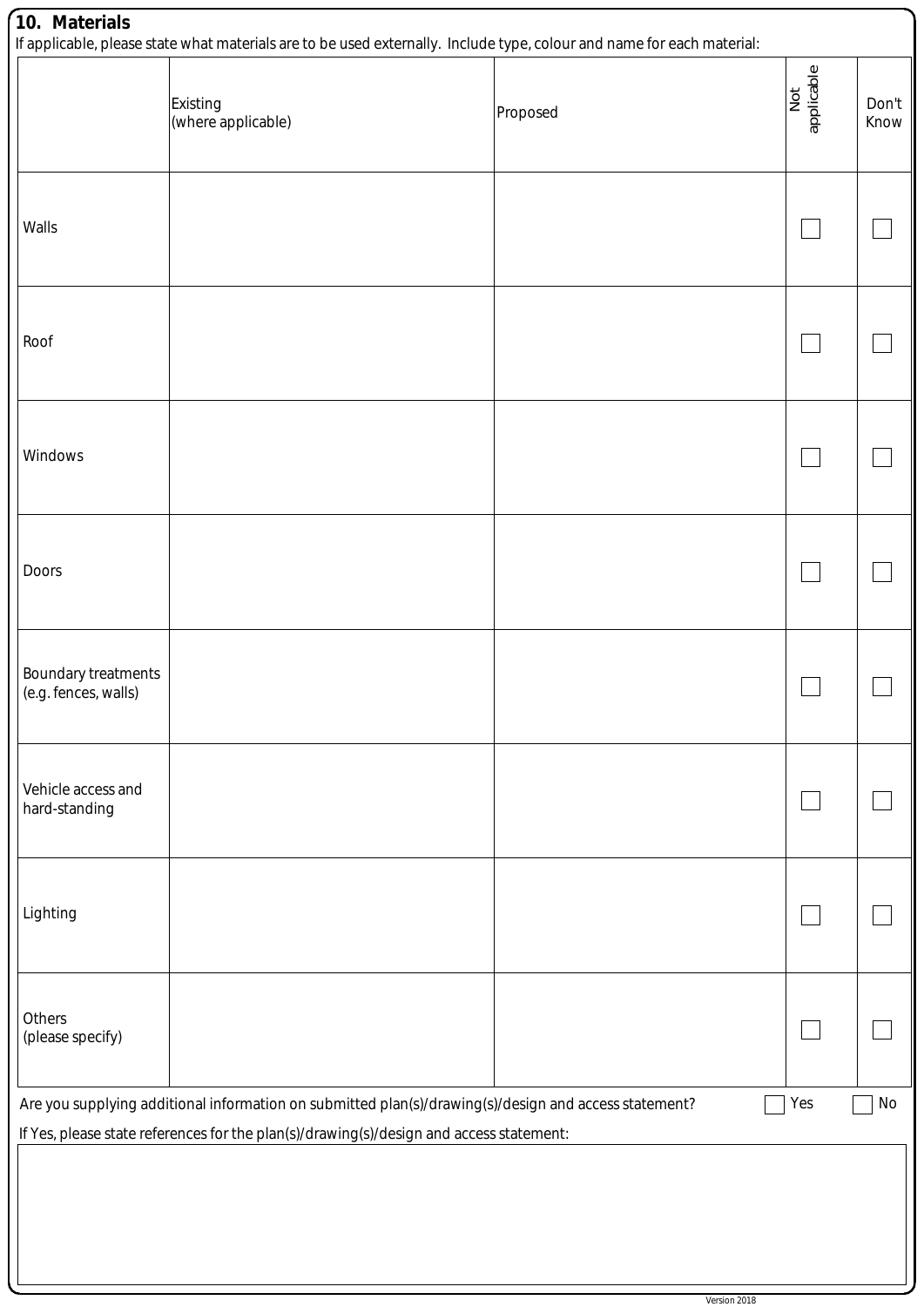| 11. Vehicle Parking                                                                                                                                                                                                                                                                                                                                                                                                                                                                                                                                                                                                                                                                                                                                                                                                |                                                                                                                                                                                                                     |  |  |  |  |  |
|--------------------------------------------------------------------------------------------------------------------------------------------------------------------------------------------------------------------------------------------------------------------------------------------------------------------------------------------------------------------------------------------------------------------------------------------------------------------------------------------------------------------------------------------------------------------------------------------------------------------------------------------------------------------------------------------------------------------------------------------------------------------------------------------------------------------|---------------------------------------------------------------------------------------------------------------------------------------------------------------------------------------------------------------------|--|--|--|--|--|
| Yes<br>No<br>Is vehicle parking relevant to this proposal?                                                                                                                                                                                                                                                                                                                                                                                                                                                                                                                                                                                                                                                                                                                                                         |                                                                                                                                                                                                                     |  |  |  |  |  |
| If Yes, please provide information on the existing and proposed number of on-site parking and cycling spaces on your plans.                                                                                                                                                                                                                                                                                                                                                                                                                                                                                                                                                                                                                                                                                        |                                                                                                                                                                                                                     |  |  |  |  |  |
| 12. Foul Sewage<br>Please state how foul sewage is to be disposed of:<br>Septic tank<br>Mains sewer<br>Package treatment plant<br>Other<br>Cess pit<br>Are you proposing to connect to the existing drainage system?<br>Yes<br>No<br>If Yes, please include the details of the existing system on the application drawings and state references for the plan(s)/drawing(s):                                                                                                                                                                                                                                                                                                                                                                                                                                        |                                                                                                                                                                                                                     |  |  |  |  |  |
|                                                                                                                                                                                                                                                                                                                                                                                                                                                                                                                                                                                                                                                                                                                                                                                                                    |                                                                                                                                                                                                                     |  |  |  |  |  |
| 13. Biodiversity and Geological Conservation                                                                                                                                                                                                                                                                                                                                                                                                                                                                                                                                                                                                                                                                                                                                                                       |                                                                                                                                                                                                                     |  |  |  |  |  |
| To assist in answering the following questions refer to the guidance notes on the Planning Portal website (see "Local level requirements<br>and additional documentation"). The notes provide further information on when there is a reasonable likelihood that any important<br>biodiversity or geological conservation features may be present or nearby and whether they are likely to be affected by your proposals.<br>Having referred to the guidance notes, is there a reasonable likelihood of the following being affected adversely or conserved and<br>enhanced within the application site, or on land adjacent to or near the application site?                                                                                                                                                       |                                                                                                                                                                                                                     |  |  |  |  |  |
| a) Protected and priority species:<br>b) Designated sites, important habitats or<br>other biodiversity features:                                                                                                                                                                                                                                                                                                                                                                                                                                                                                                                                                                                                                                                                                                   | c) Features of geological conservation<br>importance:                                                                                                                                                               |  |  |  |  |  |
| Yes, on the development site<br>Yes, on the development site                                                                                                                                                                                                                                                                                                                                                                                                                                                                                                                                                                                                                                                                                                                                                       | Yes, on the development site                                                                                                                                                                                        |  |  |  |  |  |
| Yes, on land adjacent to or near the<br>proposed development<br>proposed development                                                                                                                                                                                                                                                                                                                                                                                                                                                                                                                                                                                                                                                                                                                               | Yes, on land adjacent to or near the<br>Yes, on land adjacent to or near the<br>proposed development                                                                                                                |  |  |  |  |  |
| No<br>No                                                                                                                                                                                                                                                                                                                                                                                                                                                                                                                                                                                                                                                                                                                                                                                                           | No                                                                                                                                                                                                                  |  |  |  |  |  |
| <b>Supporting Information Requirements</b>                                                                                                                                                                                                                                                                                                                                                                                                                                                                                                                                                                                                                                                                                                                                                                         |                                                                                                                                                                                                                     |  |  |  |  |  |
| Where a development proposal is likely to affect features of biodiversity or geological conservation interest, you will need to submit, with<br>the application, sufficient information and assessments to allow the local planning authority to determine the proposal.                                                                                                                                                                                                                                                                                                                                                                                                                                                                                                                                           |                                                                                                                                                                                                                     |  |  |  |  |  |
| Failure to submit all information required will result in your application being deemed invalid. It will not be considered valid until all<br>information required by the Local Planning Authority has been submitted.                                                                                                                                                                                                                                                                                                                                                                                                                                                                                                                                                                                             |                                                                                                                                                                                                                     |  |  |  |  |  |
| Your Local Planning Authority will be able to advise on the content of any assessments that may be required.                                                                                                                                                                                                                                                                                                                                                                                                                                                                                                                                                                                                                                                                                                       |                                                                                                                                                                                                                     |  |  |  |  |  |
| 14. Trees and Hedges<br>Are there trees or hedges on the<br>proposed development site?<br>No<br>Yes<br>And/or: Are there trees or hedges on land adjacent to the<br>proposed development site that could influence the<br>development or might be important as part<br>No<br>Yes<br>of the local landscape character?<br>If Yes to either or both of the above, you may need to provide a full<br>Tree Survey, at the discretion of your local planning authority. If a<br>Tree Survey is required, this and the accompanying plan should be<br>submitted alongside your application. Your local planning<br>authority should make clear on its website what the survey should<br>contain, in accordance with the current 'BS5837: Trees in relation to<br>design, demolition and construction - Recommendations'. | 15. Trade Effluent<br>Does the proposal involve the need to<br>No<br>dispose of trade effluents or waste?<br>Yes<br>If Yes, please describe the nature, volume and means of disposal<br>of trade effluents or waste |  |  |  |  |  |
| 16. Residential Units (Including Conversion)<br>Does your proposal include the gain, loss or change of use of residential units?<br>attached plans.                                                                                                                                                                                                                                                                                                                                                                                                                                                                                                                                                                                                                                                                | No<br>Yes<br>If you answered "Yes" to the question above, please specify the existing and proposed number of market and affordable dwellings on the                                                                 |  |  |  |  |  |
|                                                                                                                                                                                                                                                                                                                                                                                                                                                                                                                                                                                                                                                                                                                                                                                                                    |                                                                                                                                                                                                                     |  |  |  |  |  |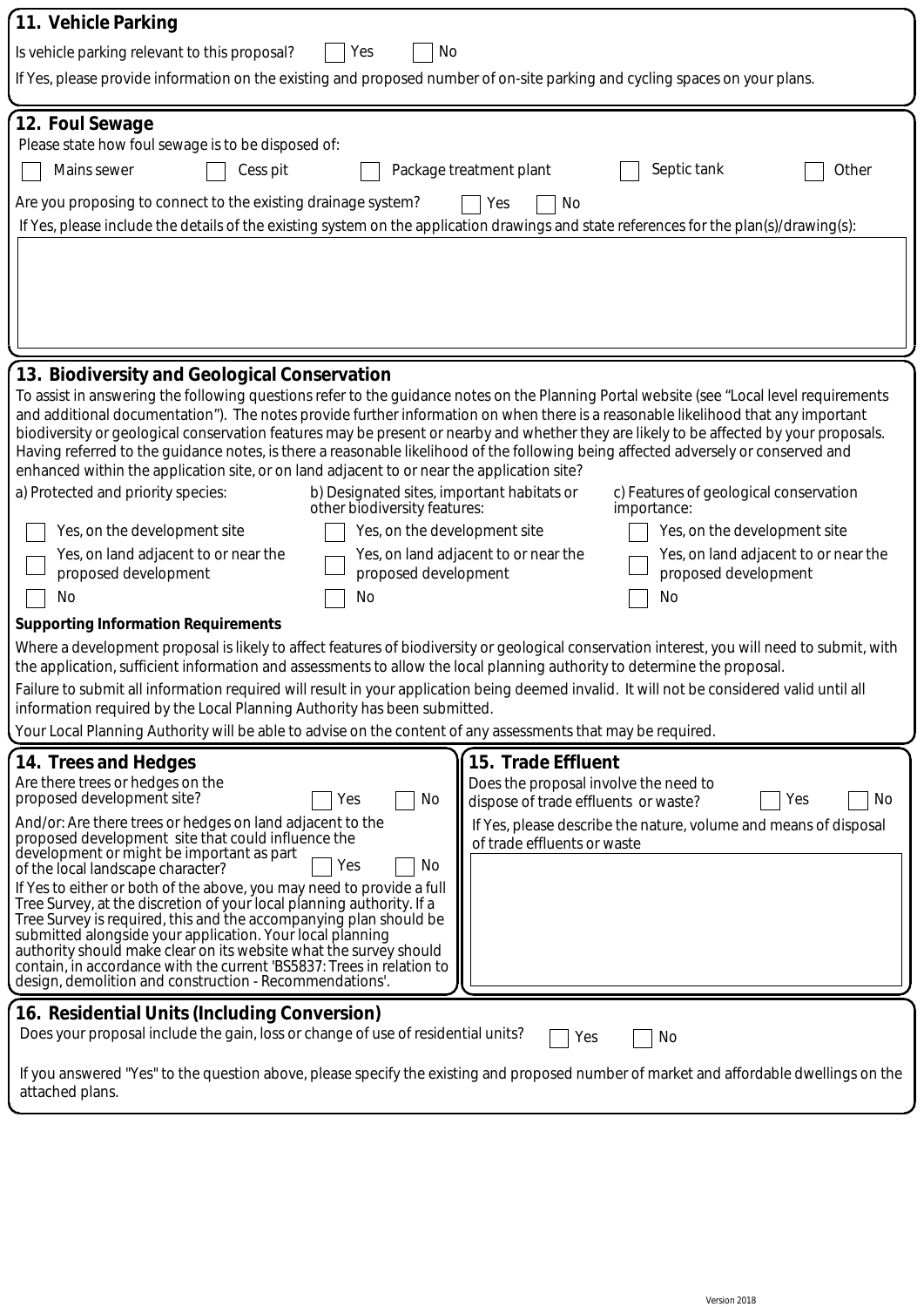|                                                                                                                         |                                                                                                                                                                                        |                                        |                   |                                                                | 17. All Types of Development: Non-residential Floorspace                                                              |           |                 | Yes                                                                                        | No                                                                                      |
|-------------------------------------------------------------------------------------------------------------------------|----------------------------------------------------------------------------------------------------------------------------------------------------------------------------------------|----------------------------------------|-------------------|----------------------------------------------------------------|-----------------------------------------------------------------------------------------------------------------------|-----------|-----------------|--------------------------------------------------------------------------------------------|-----------------------------------------------------------------------------------------|
|                                                                                                                         | Does your proposal involve the loss, gain or change of use of non-residential floorspace?<br>If you have answered Yes to the question above please add details in the following table: |                                        |                   |                                                                |                                                                                                                       |           |                 |                                                                                            |                                                                                         |
|                                                                                                                         | Use class/type of use                                                                                                                                                                  |                                        | applicable<br>Not | Existing gross<br>internal<br>floorspace<br>(square metres)    | Gross internal floorspace<br>to be lost by change of<br>use or demolition<br>(square metres)                          |           |                 | Total gross internal<br>floorspace proposed<br>(including change of<br>use)(square metres) | Net additional gross<br>internal floorspace<br>following development<br>(square metres) |
| A <sub>1</sub>                                                                                                          |                                                                                                                                                                                        | Shops                                  |                   |                                                                |                                                                                                                       |           |                 |                                                                                            |                                                                                         |
|                                                                                                                         |                                                                                                                                                                                        | Net tradable area:                     |                   |                                                                |                                                                                                                       |           |                 |                                                                                            |                                                                                         |
| A2                                                                                                                      |                                                                                                                                                                                        | Financial and<br>professional services |                   |                                                                |                                                                                                                       |           |                 |                                                                                            |                                                                                         |
| A3                                                                                                                      |                                                                                                                                                                                        | Restaurants and cafes                  |                   |                                                                |                                                                                                                       |           |                 |                                                                                            |                                                                                         |
| B1(a)                                                                                                                   |                                                                                                                                                                                        | <b>Offices</b>                         |                   |                                                                |                                                                                                                       |           |                 |                                                                                            |                                                                                         |
| B1(b)                                                                                                                   |                                                                                                                                                                                        | Research and<br>development            |                   |                                                                |                                                                                                                       |           |                 |                                                                                            |                                                                                         |
| B1(c)                                                                                                                   |                                                                                                                                                                                        | Light industrial                       |                   |                                                                |                                                                                                                       |           |                 |                                                                                            |                                                                                         |
| B <sub>2</sub>                                                                                                          |                                                                                                                                                                                        | General industrial                     |                   |                                                                |                                                                                                                       |           |                 |                                                                                            |                                                                                         |
| B <sub>8</sub>                                                                                                          |                                                                                                                                                                                        | Storage or distribution                |                   |                                                                |                                                                                                                       |           |                 |                                                                                            |                                                                                         |
| C <sub>1</sub>                                                                                                          |                                                                                                                                                                                        | Hotels and halls of<br>residence       |                   |                                                                |                                                                                                                       |           |                 |                                                                                            |                                                                                         |
| C <sub>2</sub>                                                                                                          |                                                                                                                                                                                        | <b>Residential institutions</b>        |                   |                                                                |                                                                                                                       |           |                 |                                                                                            |                                                                                         |
| D <sub>1</sub>                                                                                                          |                                                                                                                                                                                        | Non-residential<br>institutions        |                   |                                                                |                                                                                                                       |           |                 |                                                                                            |                                                                                         |
| D <sub>2</sub>                                                                                                          |                                                                                                                                                                                        | Assembly and leisure                   |                   |                                                                |                                                                                                                       |           |                 |                                                                                            |                                                                                         |
| <b>OTHER</b>                                                                                                            |                                                                                                                                                                                        |                                        |                   |                                                                |                                                                                                                       |           |                 |                                                                                            |                                                                                         |
| Please<br>Specify                                                                                                       |                                                                                                                                                                                        |                                        |                   |                                                                |                                                                                                                       |           |                 |                                                                                            |                                                                                         |
|                                                                                                                         |                                                                                                                                                                                        | Total                                  |                   |                                                                |                                                                                                                       |           |                 |                                                                                            |                                                                                         |
|                                                                                                                         |                                                                                                                                                                                        |                                        |                   |                                                                | In addition, for hotels, residential institutions and hostels, please additionally indicate the loss or gain of rooms |           |                 |                                                                                            |                                                                                         |
| Use<br>class                                                                                                            | Type of use                                                                                                                                                                            | Not<br>applicable                      |                   | of use or demolition                                           | Existing rooms to be lost by change                                                                                   |           | changes of use) | Total rooms proposed (including                                                            | Net additional rooms                                                                    |
| C1                                                                                                                      | Hotels                                                                                                                                                                                 |                                        |                   |                                                                |                                                                                                                       |           |                 |                                                                                            |                                                                                         |
| C <sub>2</sub>                                                                                                          | Residential<br>Institutions                                                                                                                                                            |                                        |                   |                                                                |                                                                                                                       |           |                 |                                                                                            |                                                                                         |
| <b>OTHER</b>                                                                                                            |                                                                                                                                                                                        |                                        |                   |                                                                |                                                                                                                       |           |                 |                                                                                            |                                                                                         |
| Please<br>Specify                                                                                                       |                                                                                                                                                                                        |                                        |                   |                                                                |                                                                                                                       |           |                 |                                                                                            |                                                                                         |
|                                                                                                                         | 18. Employment                                                                                                                                                                         |                                        |                   |                                                                |                                                                                                                       |           |                 |                                                                                            |                                                                                         |
|                                                                                                                         |                                                                                                                                                                                        |                                        |                   | Please complete the following information regarding employees: |                                                                                                                       |           |                 |                                                                                            | Total full-time                                                                         |
|                                                                                                                         |                                                                                                                                                                                        |                                        | Full-time         |                                                                |                                                                                                                       | Part-time |                 |                                                                                            | equivalent                                                                              |
|                                                                                                                         | <b>Existing employees</b>                                                                                                                                                              |                                        |                   |                                                                |                                                                                                                       |           |                 |                                                                                            |                                                                                         |
| Proposed employees                                                                                                      |                                                                                                                                                                                        |                                        |                   |                                                                |                                                                                                                       |           |                 |                                                                                            |                                                                                         |
| 19. Hours of Opening<br>If known, please state the hours of opening (e.g. 15:30) for each non-residential use proposed: |                                                                                                                                                                                        |                                        |                   |                                                                |                                                                                                                       |           |                 |                                                                                            |                                                                                         |
|                                                                                                                         | Use                                                                                                                                                                                    |                                        |                   | Monday to Friday                                               | Saturday                                                                                                              |           |                 | Sunday and<br><b>Bank Holidays</b>                                                         | Not known                                                                               |
|                                                                                                                         |                                                                                                                                                                                        |                                        |                   |                                                                |                                                                                                                       |           |                 |                                                                                            |                                                                                         |
|                                                                                                                         |                                                                                                                                                                                        |                                        |                   |                                                                |                                                                                                                       |           |                 |                                                                                            |                                                                                         |
|                                                                                                                         |                                                                                                                                                                                        |                                        |                   |                                                                |                                                                                                                       |           |                 |                                                                                            |                                                                                         |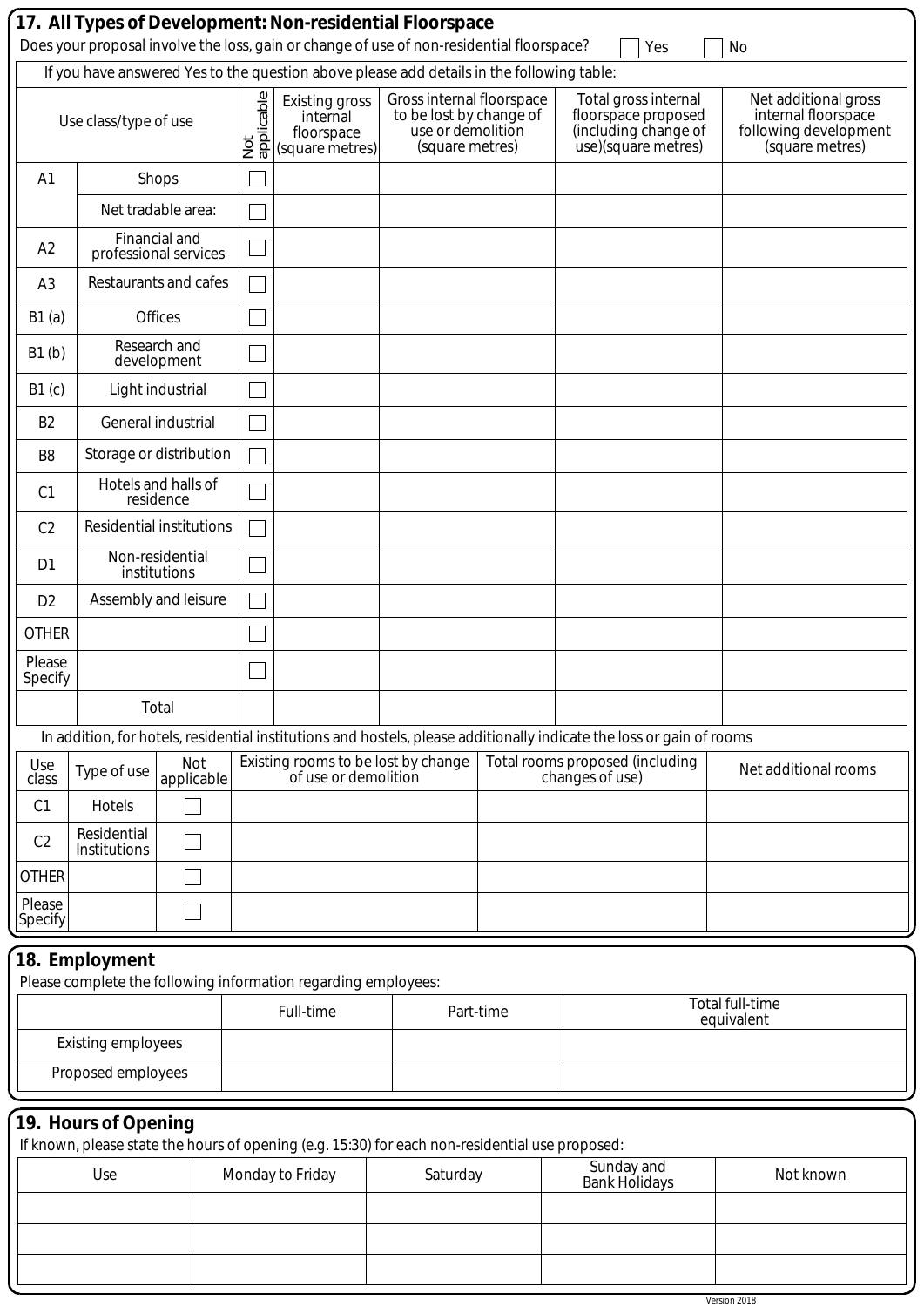| 20. Site Area                                                                                                                                                                                                                                                                                    |                                                                                                                                                                                                                                                                                                                                                                                                                                                                       |          |     |                                           |                                                                    |                   |
|--------------------------------------------------------------------------------------------------------------------------------------------------------------------------------------------------------------------------------------------------------------------------------------------------|-----------------------------------------------------------------------------------------------------------------------------------------------------------------------------------------------------------------------------------------------------------------------------------------------------------------------------------------------------------------------------------------------------------------------------------------------------------------------|----------|-----|-------------------------------------------|--------------------------------------------------------------------|-------------------|
|                                                                                                                                                                                                                                                                                                  | Please state the site area in hectares (ha)                                                                                                                                                                                                                                                                                                                                                                                                                           |          |     | open space:                               | If Yes, please complete the following information regarding public |                   |
| loss or gain of public open space?                                                                                                                                                                                                                                                               | Does your proposal involve the construction<br>of a new building which would result in the                                                                                                                                                                                                                                                                                                                                                                            | Yes      | No. | Area of Land (ha)                         | Open Space Lost                                                    | Open space gained |
| 21. Assessment of Flood Risk                                                                                                                                                                                                                                                                     |                                                                                                                                                                                                                                                                                                                                                                                                                                                                       |          |     |                                           |                                                                    |                   |
|                                                                                                                                                                                                                                                                                                  | Is the site within an area at risk of flooding? (Refer to the Welsh Government's<br>Development Advice Maps website - http://data.wales.gov.uk/apps/floodmapping/)                                                                                                                                                                                                                                                                                                    |          |     |                                           | No<br>Yes                                                          |                   |
|                                                                                                                                                                                                                                                                                                  | If Yes, and you are proposing a new building or change of use, please add details of the proposal in the following table:                                                                                                                                                                                                                                                                                                                                             |          |     |                                           |                                                                    |                   |
| Floodplain Area                                                                                                                                                                                                                                                                                  | Residential (Number of units)                                                                                                                                                                                                                                                                                                                                                                                                                                         |          |     | Non-residential (Area of land - hectares) |                                                                    |                   |
| Floodplain C1                                                                                                                                                                                                                                                                                    |                                                                                                                                                                                                                                                                                                                                                                                                                                                                       |          |     |                                           |                                                                    |                   |
| Floodplain C2                                                                                                                                                                                                                                                                                    |                                                                                                                                                                                                                                                                                                                                                                                                                                                                       |          |     |                                           |                                                                    |                   |
| If the proposed development is within an area at risk of flooding you will need to consider whether it is appropriate to submit a flood<br>consequences assessment. (Refer to Section 6 and 7 and Appendix 1 of TAN 15 - http://wales.gov.uk/topics/planning/policy/tans/tan15/?<br>$lang = en)$ |                                                                                                                                                                                                                                                                                                                                                                                                                                                                       |          |     |                                           |                                                                    |                   |
|                                                                                                                                                                                                                                                                                                  | Is your proposal within 20 metres of a watercourse (e.g. river, stream or beck)?                                                                                                                                                                                                                                                                                                                                                                                      |          |     | Yes                                       | No                                                                 |                   |
|                                                                                                                                                                                                                                                                                                  | Will the proposal increase the flood risk elsewhere?                                                                                                                                                                                                                                                                                                                                                                                                                  |          |     | Yes                                       | No                                                                 |                   |
|                                                                                                                                                                                                                                                                                                  | From 7 January 2019, all new developments of more than 1 dwelling house or where the construction area is 100 square metres<br>or more, require Sustainable Drainage Systems (SuDS) for surface water designed and built in accordance with the Welsh<br>Ministers' Statutory SuDS Standards. SuDS Schemes must be approved by your local authority acting in its SuDS Approving Body<br>(SAB) role. Please contact your local authority for details of how to apply. |          |     |                                           |                                                                    |                   |
| How will surface water be disposed of?                                                                                                                                                                                                                                                           |                                                                                                                                                                                                                                                                                                                                                                                                                                                                       |          |     |                                           |                                                                    |                   |
|                                                                                                                                                                                                                                                                                                  | Sustainable drainage system                                                                                                                                                                                                                                                                                                                                                                                                                                           | Soakaway |     | Main sewer                                | <b>Existing watercourse</b>                                        | Pond/lake         |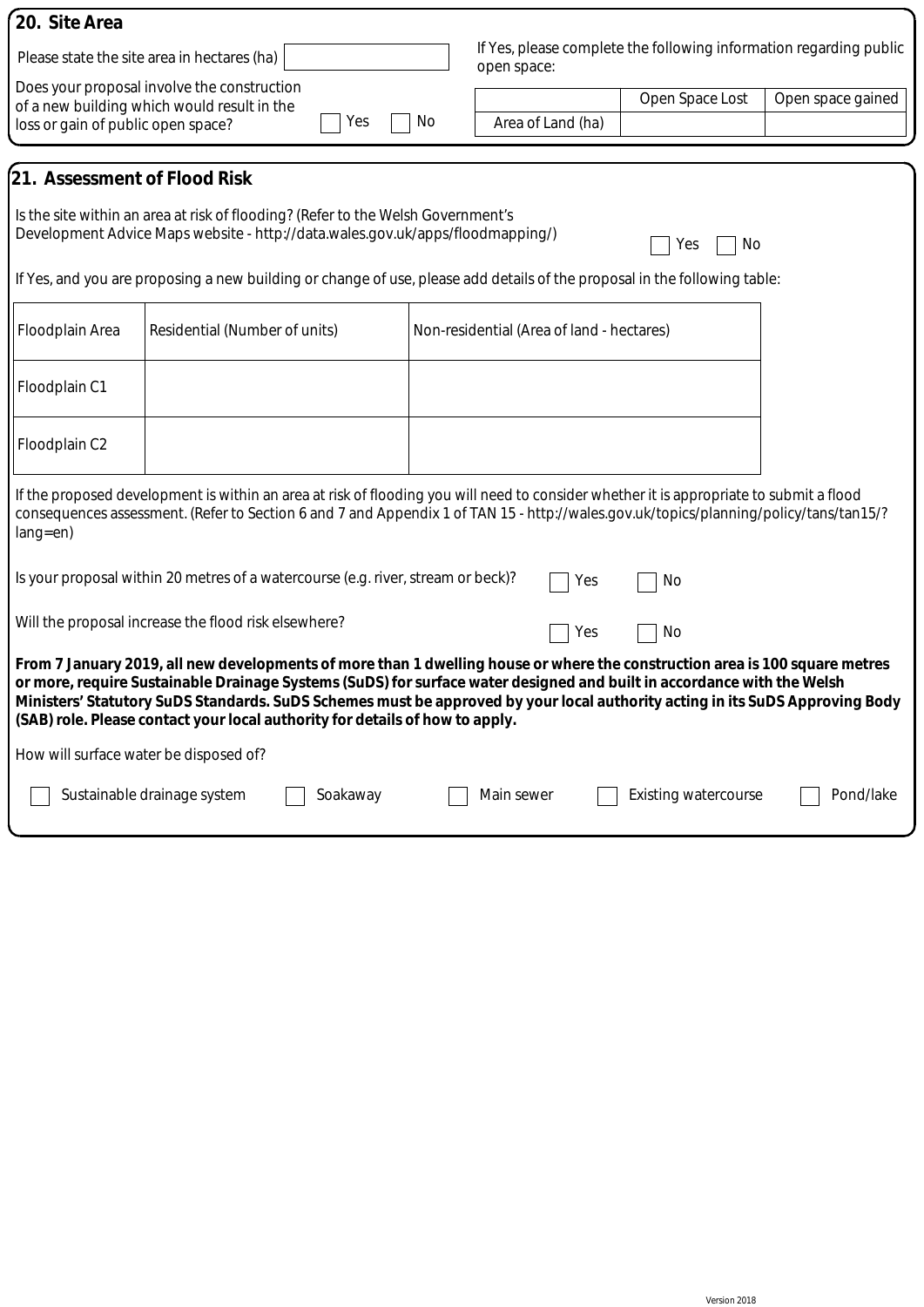| 22. Existing Use                                                                                                                     |                              |                    |  | 23. Renewable and Low Carbon Energy                                                                                   |                      |  |
|--------------------------------------------------------------------------------------------------------------------------------------|------------------------------|--------------------|--|-----------------------------------------------------------------------------------------------------------------------|----------------------|--|
| Please describe the current use of the site:                                                                                         |                              |                    |  | Does your proposal involve the installation of a stand-alone<br>renewable or low-carbon energy development?           |                      |  |
|                                                                                                                                      |                              |                    |  |                                                                                                                       | Yes<br>No            |  |
|                                                                                                                                      |                              |                    |  | If you have answered Yes to the question above please state the<br>proposed energy output capacity in MegaWatts (MW): |                      |  |
| Is the site currently vacant?                                                                                                        |                              | Yes<br>No          |  | Renewable Energy Type                                                                                                 | Energy Capacity (MW) |  |
| If Yes, please describe the last use of the site:                                                                                    |                              |                    |  | Anaerobic digestion                                                                                                   |                      |  |
|                                                                                                                                      |                              |                    |  | <b>Biofuels</b>                                                                                                       |                      |  |
|                                                                                                                                      |                              |                    |  | <b>Biomass</b>                                                                                                        |                      |  |
| When did this use end (if known)? (DD/MM/YYYY)                                                                                       |                              |                    |  | Combined heat and power (CHP)                                                                                         |                      |  |
| (date where known may be approximate)                                                                                                |                              |                    |  |                                                                                                                       |                      |  |
| Does the proposal involve any of the following:                                                                                      |                              |                    |  | <b>District heating</b>                                                                                               |                      |  |
| Land which is known or suspected to be<br>No<br>contaminated for all or part of the site<br>Yes                                      |                              |                    |  | <b>Fuel cells</b>                                                                                                     |                      |  |
| A proposed use that would be particularly<br>vulnerable to the presence of contamination?                                            |                              | No<br>Yes          |  | Geothermal                                                                                                            |                      |  |
| If you have answered Yes to any of the above, you will need to<br>submit an appropriate contamination assessment.                    |                              |                    |  | Ground/water/air heat pumps                                                                                           |                      |  |
| Does your proposal involve the construction of a                                                                                     |                              |                    |  | Hydropower                                                                                                            |                      |  |
| new building?                                                                                                                        |                              | No<br>Yes          |  | Solar                                                                                                                 |                      |  |
| If Yes, please complete the following information regarding the<br>element of the site area which is in previously developed land or |                              |                    |  | Waste heat energy                                                                                                     |                      |  |
| greenfield land:                                                                                                                     |                              |                    |  | Wind                                                                                                                  |                      |  |
|                                                                                                                                      | Previously<br>Developed Land | Greenfield<br>Land |  | Other low carbon or renewable                                                                                         |                      |  |
| Area of land (ha) proposed for<br>new development                                                                                    |                              |                    |  | energy (please specify below)                                                                                         |                      |  |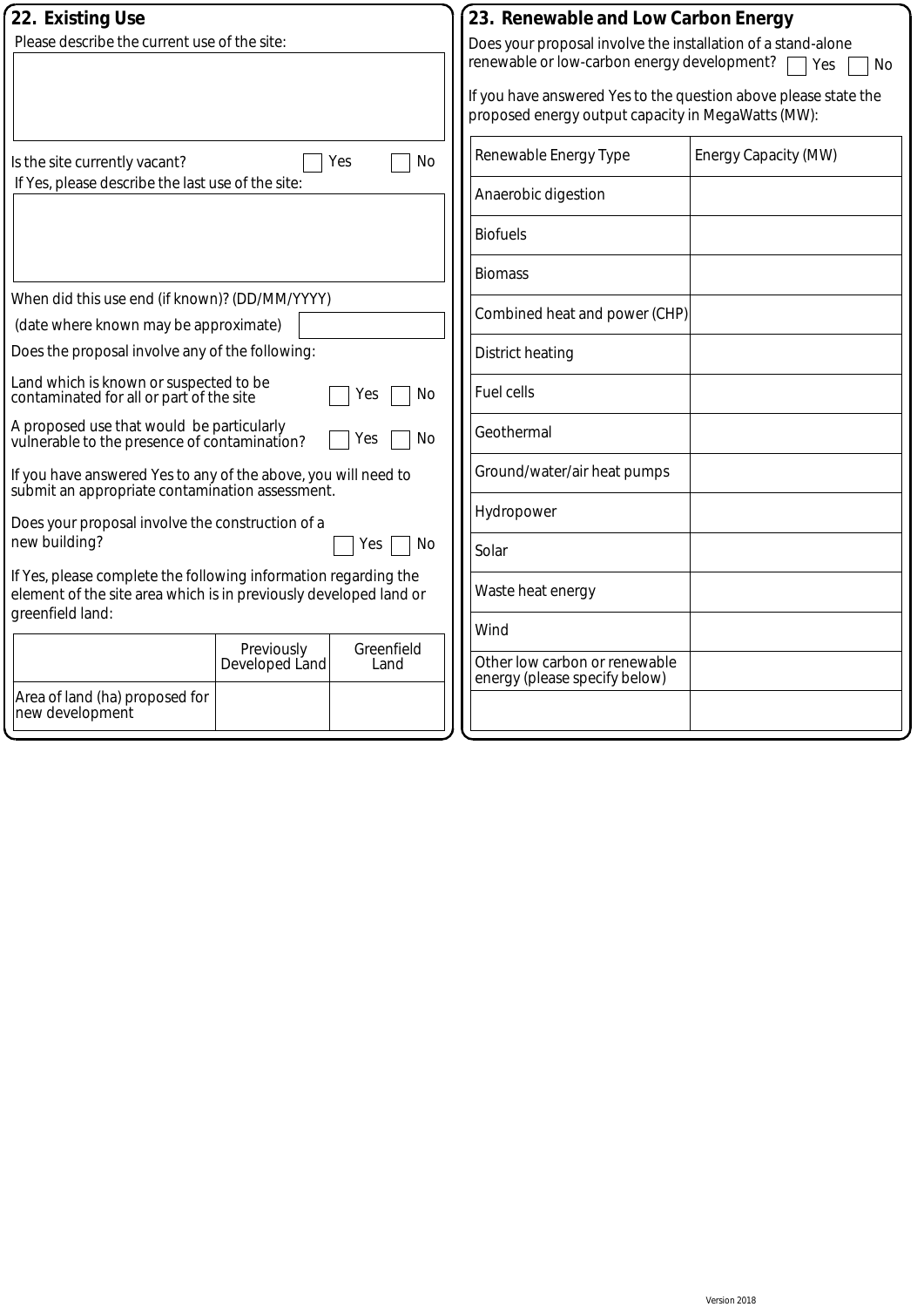| 24. Industrial or Commercial Processes and Machinery                                                                                                                                                                                     |                   |                                                                                                                                                                                                         |                                                                                   |  |  |
|------------------------------------------------------------------------------------------------------------------------------------------------------------------------------------------------------------------------------------------|-------------------|---------------------------------------------------------------------------------------------------------------------------------------------------------------------------------------------------------|-----------------------------------------------------------------------------------|--|--|
| Please describe the activities and processes which would<br>be carried out on the site and the end products including<br>plant, ventilation or air conditioning. Please include the<br>type of machinery which may be installed on site: |                   |                                                                                                                                                                                                         |                                                                                   |  |  |
| Is the proposal a waste management development?                                                                                                                                                                                          |                   | No<br>Yes                                                                                                                                                                                               |                                                                                   |  |  |
| If the answer is Yes, please complete the following table:                                                                                                                                                                               |                   |                                                                                                                                                                                                         |                                                                                   |  |  |
|                                                                                                                                                                                                                                          | Not<br>applicable | The total capacity of the void in cubic metres,<br>including engineering surcharge and making no<br>allowance for cover or restoration material (or<br>tonnes if solid waste or litres if liquid waste) | Maximum annual operational<br>throughput in tonnes<br>(or litres if liquid waste) |  |  |
| Inert landfill                                                                                                                                                                                                                           |                   |                                                                                                                                                                                                         |                                                                                   |  |  |
| Non-hazardous landfill                                                                                                                                                                                                                   |                   |                                                                                                                                                                                                         |                                                                                   |  |  |
| Hazardous landfill                                                                                                                                                                                                                       |                   |                                                                                                                                                                                                         |                                                                                   |  |  |
| Energy from waste incineration                                                                                                                                                                                                           |                   |                                                                                                                                                                                                         |                                                                                   |  |  |
| Other incineration                                                                                                                                                                                                                       |                   |                                                                                                                                                                                                         |                                                                                   |  |  |
| Landfill gas generation plant                                                                                                                                                                                                            |                   |                                                                                                                                                                                                         |                                                                                   |  |  |
| Pyrolysis/gasification                                                                                                                                                                                                                   |                   |                                                                                                                                                                                                         |                                                                                   |  |  |
| Metal recycling site                                                                                                                                                                                                                     |                   |                                                                                                                                                                                                         |                                                                                   |  |  |
| <b>Transfer stations</b>                                                                                                                                                                                                                 |                   |                                                                                                                                                                                                         |                                                                                   |  |  |
| Material recovery/recycling facilities (MRFs)                                                                                                                                                                                            |                   |                                                                                                                                                                                                         |                                                                                   |  |  |
| Household civic amenity sites                                                                                                                                                                                                            |                   |                                                                                                                                                                                                         |                                                                                   |  |  |
| Open windrow composting                                                                                                                                                                                                                  |                   |                                                                                                                                                                                                         |                                                                                   |  |  |
| In-vessel composting                                                                                                                                                                                                                     |                   |                                                                                                                                                                                                         |                                                                                   |  |  |
| Anaerobic digestion                                                                                                                                                                                                                      |                   |                                                                                                                                                                                                         |                                                                                   |  |  |
| Any combined mechanical, biological and/<br>or thermal treatment (MBT)                                                                                                                                                                   |                   |                                                                                                                                                                                                         |                                                                                   |  |  |
| Sewage treatment works                                                                                                                                                                                                                   |                   |                                                                                                                                                                                                         |                                                                                   |  |  |
| Other treatment                                                                                                                                                                                                                          |                   |                                                                                                                                                                                                         |                                                                                   |  |  |
| Recycling facilities construction, demolition<br>and excavation waste                                                                                                                                                                    |                   |                                                                                                                                                                                                         |                                                                                   |  |  |
| Storage of waste                                                                                                                                                                                                                         |                   |                                                                                                                                                                                                         |                                                                                   |  |  |
| Other waste management                                                                                                                                                                                                                   |                   |                                                                                                                                                                                                         |                                                                                   |  |  |
| Other developments                                                                                                                                                                                                                       |                   |                                                                                                                                                                                                         |                                                                                   |  |  |
| Please provide the maximum annual operational throughput of the following waste streams:                                                                                                                                                 |                   |                                                                                                                                                                                                         |                                                                                   |  |  |
| Municipal                                                                                                                                                                                                                                |                   |                                                                                                                                                                                                         |                                                                                   |  |  |
| Construction, demolition and excavation                                                                                                                                                                                                  |                   |                                                                                                                                                                                                         |                                                                                   |  |  |
| Commercial and industrial                                                                                                                                                                                                                |                   |                                                                                                                                                                                                         |                                                                                   |  |  |
| Hazardous<br>If this is a landfill application you will need to provide further information before your application can be determined. Your waste<br>planning authority should make clear what information it requires on its website.   |                   |                                                                                                                                                                                                         |                                                                                   |  |  |
| 25. Hazardous Substances                                                                                                                                                                                                                 |                   |                                                                                                                                                                                                         |                                                                                   |  |  |
| Does the proposal involve the use or storage of any of<br>the following materials in the quantities stated below?                                                                                                                        |                   | Not applicable<br>No<br>Yes                                                                                                                                                                             |                                                                                   |  |  |
| If Yes, please provide the amount of each substance that is involved:                                                                                                                                                                    |                   |                                                                                                                                                                                                         |                                                                                   |  |  |
| Acrylonitrile (tonnes)<br>Phosgene (tonnes)<br>Ethylene oxide (tonnes)                                                                                                                                                                   |                   |                                                                                                                                                                                                         |                                                                                   |  |  |
| Ammonia (tonnes)                                                                                                                                                                                                                         |                   | Hydrogen cyanide (tonnes)                                                                                                                                                                               | Sulphur dioxide (tonnes)                                                          |  |  |
| Bromine (tonnes)                                                                                                                                                                                                                         |                   | Liquid oxygen (tonnes)                                                                                                                                                                                  | Flour (tonnes)                                                                    |  |  |
| Chlorine (tonnes)                                                                                                                                                                                                                        |                   | Liquid petroleum gas (tonnes)                                                                                                                                                                           | Refined white sugar (tonnes)                                                      |  |  |
| Other:                                                                                                                                                                                                                                   |                   | Other:                                                                                                                                                                                                  |                                                                                   |  |  |
| Amount (tonnes):                                                                                                                                                                                                                         |                   | Amount (tonnes):                                                                                                                                                                                        |                                                                                   |  |  |
|                                                                                                                                                                                                                                          |                   |                                                                                                                                                                                                         | Version 2018                                                                      |  |  |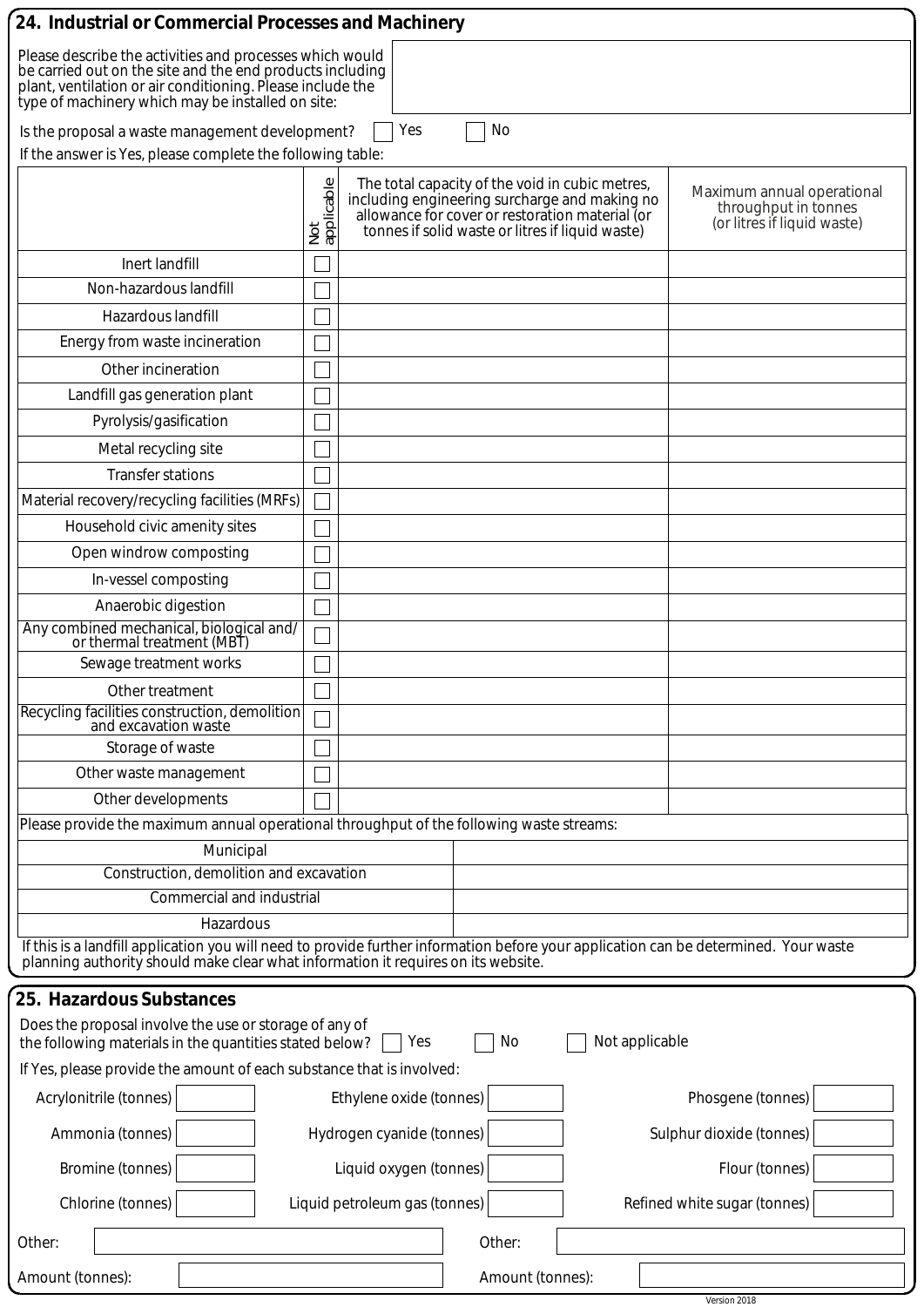| 26. Ownership Certificates                                                                                                                                                                                                                                                                                                                                                              |                       |                                          |                                                                                                       |                    |  |  |
|-----------------------------------------------------------------------------------------------------------------------------------------------------------------------------------------------------------------------------------------------------------------------------------------------------------------------------------------------------------------------------------------|-----------------------|------------------------------------------|-------------------------------------------------------------------------------------------------------|--------------------|--|--|
| One Certificate A, B, C, or D, must be completed, together with the Agricultural Holdings Certificate with this application form                                                                                                                                                                                                                                                        |                       |                                          |                                                                                                       |                    |  |  |
|                                                                                                                                                                                                                                                                                                                                                                                         |                       | Certificate of Ownership - Certificate A | Town and Country Planning (Development Management Procedure) (Wales) Order 2012                       |                    |  |  |
| I certify/The applicant certifies that on the day 21 days before the date of this application nobody except myself/ the applicant was the<br>owner <i>(owner is a person with a freehold interest or leasehold interest with at least 7 years left to run)</i> of any part of the land or building to                                                                                   |                       |                                          |                                                                                                       |                    |  |  |
| which the application relates.                                                                                                                                                                                                                                                                                                                                                          |                       |                                          |                                                                                                       |                    |  |  |
| Signed - Applicant:                                                                                                                                                                                                                                                                                                                                                                     |                       | Or signed - Agent:                       |                                                                                                       | Date (DD/MM/YYYY): |  |  |
|                                                                                                                                                                                                                                                                                                                                                                                         |                       |                                          |                                                                                                       |                    |  |  |
|                                                                                                                                                                                                                                                                                                                                                                                         |                       | Certificate of Ownership - Certificate B |                                                                                                       |                    |  |  |
| Town and Country Planning (Development Management Procedure) (Wales) Order 2012<br>I certify/ The applicant certifies that I have/the applicant has given the requisite notice to everyone else (as listed below) who, on the day<br>21 days before the date of this application, was the owner (owner is a person with a freehold interest or leasehold interest with at least 7 years |                       |                                          |                                                                                                       |                    |  |  |
| left to run) of any part of the land or building to which this application relates.                                                                                                                                                                                                                                                                                                     |                       |                                          |                                                                                                       |                    |  |  |
| Name of Owner                                                                                                                                                                                                                                                                                                                                                                           |                       | Date Notice Served                       |                                                                                                       |                    |  |  |
|                                                                                                                                                                                                                                                                                                                                                                                         |                       |                                          |                                                                                                       |                    |  |  |
|                                                                                                                                                                                                                                                                                                                                                                                         |                       |                                          |                                                                                                       |                    |  |  |
|                                                                                                                                                                                                                                                                                                                                                                                         |                       |                                          |                                                                                                       |                    |  |  |
|                                                                                                                                                                                                                                                                                                                                                                                         |                       |                                          |                                                                                                       |                    |  |  |
|                                                                                                                                                                                                                                                                                                                                                                                         |                       |                                          |                                                                                                       |                    |  |  |
|                                                                                                                                                                                                                                                                                                                                                                                         |                       |                                          |                                                                                                       |                    |  |  |
|                                                                                                                                                                                                                                                                                                                                                                                         |                       |                                          |                                                                                                       |                    |  |  |
|                                                                                                                                                                                                                                                                                                                                                                                         |                       |                                          |                                                                                                       |                    |  |  |
|                                                                                                                                                                                                                                                                                                                                                                                         |                       |                                          |                                                                                                       |                    |  |  |
|                                                                                                                                                                                                                                                                                                                                                                                         |                       |                                          |                                                                                                       |                    |  |  |
| Signed - Applicant:                                                                                                                                                                                                                                                                                                                                                                     |                       | Or signed - Agent:                       |                                                                                                       | Date (DD/MM/YYYY): |  |  |
|                                                                                                                                                                                                                                                                                                                                                                                         |                       |                                          |                                                                                                       |                    |  |  |
|                                                                                                                                                                                                                                                                                                                                                                                         |                       | Certificate of Ownership - Certificate C |                                                                                                       |                    |  |  |
| certify/ The applicant certifies that:                                                                                                                                                                                                                                                                                                                                                  |                       |                                          | Town and Country Planning (Development Management Procedure) (Wales) Order 2012                       |                    |  |  |
| Neither Certificate A or B can be issued for this application                                                                                                                                                                                                                                                                                                                           |                       |                                          |                                                                                                       |                    |  |  |
| All reasonable steps have been taken to find out the names and addresses of the other owners (owner is a person with a freehold<br>interest or leasehold interest with at least 7 years left to run) of the land or building, or of a part of it, but I have/ the applicant has                                                                                                         |                       |                                          |                                                                                                       |                    |  |  |
| The steps taken were:                                                                                                                                                                                                                                                                                                                                                                   | been unable to do so. |                                          |                                                                                                       |                    |  |  |
|                                                                                                                                                                                                                                                                                                                                                                                         |                       |                                          |                                                                                                       |                    |  |  |
|                                                                                                                                                                                                                                                                                                                                                                                         |                       |                                          |                                                                                                       |                    |  |  |
| Name of Owner                                                                                                                                                                                                                                                                                                                                                                           |                       |                                          |                                                                                                       | Date Notice Served |  |  |
|                                                                                                                                                                                                                                                                                                                                                                                         |                       | Address                                  |                                                                                                       |                    |  |  |
|                                                                                                                                                                                                                                                                                                                                                                                         |                       |                                          |                                                                                                       |                    |  |  |
|                                                                                                                                                                                                                                                                                                                                                                                         |                       |                                          |                                                                                                       |                    |  |  |
|                                                                                                                                                                                                                                                                                                                                                                                         |                       |                                          |                                                                                                       |                    |  |  |
|                                                                                                                                                                                                                                                                                                                                                                                         |                       |                                          |                                                                                                       |                    |  |  |
|                                                                                                                                                                                                                                                                                                                                                                                         |                       |                                          |                                                                                                       |                    |  |  |
|                                                                                                                                                                                                                                                                                                                                                                                         |                       |                                          |                                                                                                       |                    |  |  |
|                                                                                                                                                                                                                                                                                                                                                                                         |                       |                                          |                                                                                                       |                    |  |  |
|                                                                                                                                                                                                                                                                                                                                                                                         |                       |                                          |                                                                                                       |                    |  |  |
|                                                                                                                                                                                                                                                                                                                                                                                         |                       |                                          |                                                                                                       |                    |  |  |
| Notice of the application has been published in the following newspaper<br>(circulating in the area where the land is situated):                                                                                                                                                                                                                                                        |                       |                                          | On the following date (which must not be earlier<br>than 21 days before the date of the application): |                    |  |  |
|                                                                                                                                                                                                                                                                                                                                                                                         |                       |                                          |                                                                                                       |                    |  |  |
| Signed - Applicant:                                                                                                                                                                                                                                                                                                                                                                     |                       | Or signed - Agent:                       |                                                                                                       | Date (DD/MM/YYYY): |  |  |
|                                                                                                                                                                                                                                                                                                                                                                                         |                       |                                          |                                                                                                       |                    |  |  |
|                                                                                                                                                                                                                                                                                                                                                                                         |                       |                                          |                                                                                                       |                    |  |  |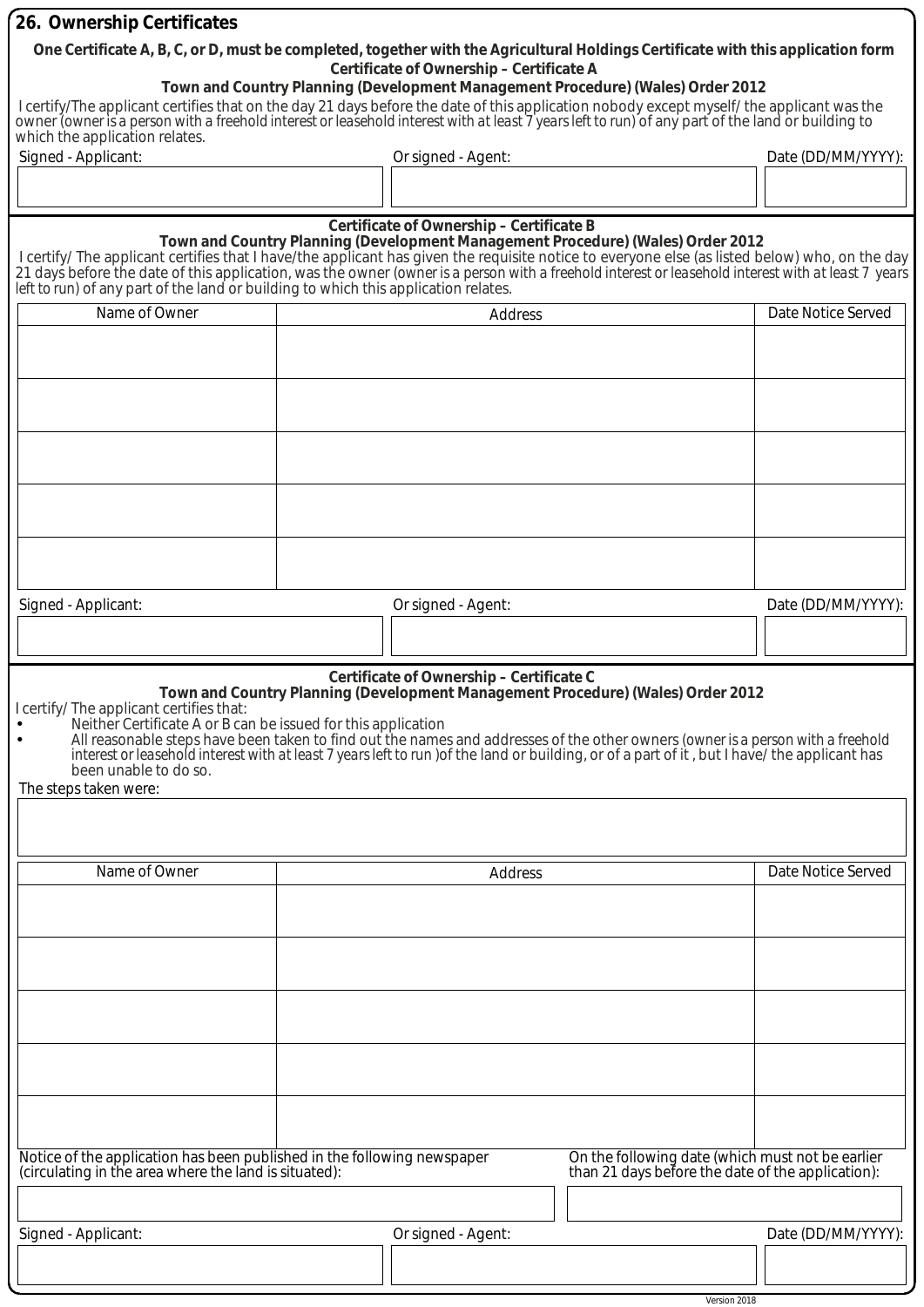| 26. Ownership Certificates (continued)                                                                                                                                                                                                                                                                                                                                                                                                                                                                                     |                                                                                                                                  |                                                                                                       |                    |
|----------------------------------------------------------------------------------------------------------------------------------------------------------------------------------------------------------------------------------------------------------------------------------------------------------------------------------------------------------------------------------------------------------------------------------------------------------------------------------------------------------------------------|----------------------------------------------------------------------------------------------------------------------------------|-------------------------------------------------------------------------------------------------------|--------------------|
| I certify/ The applicant certifies that:<br>Certificate A cannot be issued for this application<br>All reasonable steps have been taken to find out the names and addresses of everyone else who, on the day 21 days before the<br>date of this application, was the owner (owner is a person with a freehold interest or leasehold interest with at least 7 years left to run)<br>of any part of the land to which this application relates, but I have/ the applicant has been unable to do so.<br>The steps taken were: | Certificate of Ownership - Certificate D                                                                                         | Town and Country Planning (Development Management Procedure) (Wales) Order 2012                       |                    |
| Notice of the application has been published in the following newspaper<br>(circulating in the area where the land is situated):                                                                                                                                                                                                                                                                                                                                                                                           |                                                                                                                                  | On the following date (which must not be earlier<br>than 21 days before the date of the application): |                    |
|                                                                                                                                                                                                                                                                                                                                                                                                                                                                                                                            |                                                                                                                                  |                                                                                                       |                    |
| Signed - Applicant:                                                                                                                                                                                                                                                                                                                                                                                                                                                                                                        | Or signed - Agent:                                                                                                               |                                                                                                       | Date (DD/MM/YYYY): |
| (A) None of the land to which the application relates is, or is part of, an agricultural holding.<br>Signed - Applicant:                                                                                                                                                                                                                                                                                                                                                                                                   | <b>Agricultural Holding Certificate</b><br>Agricultural Land Declaration - You Must Complete Either A or B<br>Or signed - Agent: | Town and Country Planning (Development Management Procedure) (Wales) Order 2012                       | Date (DD/MM/YYYY): |
|                                                                                                                                                                                                                                                                                                                                                                                                                                                                                                                            |                                                                                                                                  |                                                                                                       |                    |
| (B) I have/The applicant has given the requisite notice to every person other than myself/the applicant who, on the day 21 days<br>before the date of this application, was a tenant of an agricultural holding on all or part of the land to which this application relates,<br>as listed below:                                                                                                                                                                                                                          |                                                                                                                                  |                                                                                                       |                    |
| Name of Tenant                                                                                                                                                                                                                                                                                                                                                                                                                                                                                                             | Address                                                                                                                          |                                                                                                       | Date Notice Served |
|                                                                                                                                                                                                                                                                                                                                                                                                                                                                                                                            |                                                                                                                                  |                                                                                                       |                    |
|                                                                                                                                                                                                                                                                                                                                                                                                                                                                                                                            |                                                                                                                                  |                                                                                                       |                    |
|                                                                                                                                                                                                                                                                                                                                                                                                                                                                                                                            |                                                                                                                                  |                                                                                                       |                    |
|                                                                                                                                                                                                                                                                                                                                                                                                                                                                                                                            |                                                                                                                                  |                                                                                                       |                    |
|                                                                                                                                                                                                                                                                                                                                                                                                                                                                                                                            |                                                                                                                                  |                                                                                                       |                    |
| Signed - Applicant:                                                                                                                                                                                                                                                                                                                                                                                                                                                                                                        | Or signed - Agent:                                                                                                               |                                                                                                       | Date (DD/MM/YYYY): |
|                                                                                                                                                                                                                                                                                                                                                                                                                                                                                                                            |                                                                                                                                  |                                                                                                       |                    |